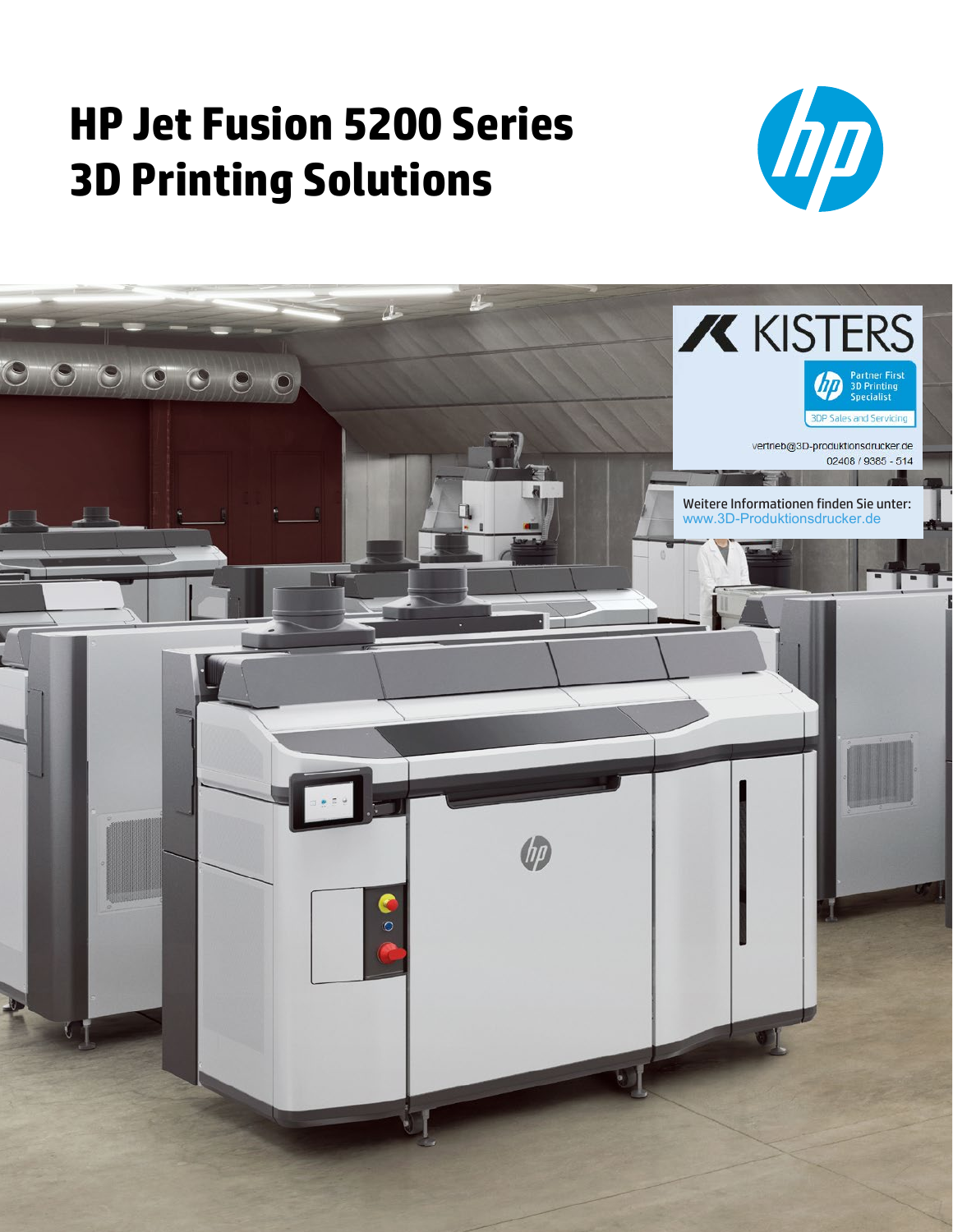# **HP Jet Fusion 5200 Series 3D Printing Solutions**

# **Manufacturing predictability**

- Get quality—from fine detail and sharp edges to textures—and optimal yield at industrial-level OEE.
- Produce functional parts with bestin-class isotropy.
- Maximize your equipment uptime, with redundant components, preventive maintenance and support, and HP productivity services.

# **X KISTERS**  $\sqrt{D}$

vertrieb@3D-produktionsdrucker.de 02408 / 9385 - 514

# **Expand into new**

# **applications and markets**

- 
- properties with TPU material.<sup>2</sup>
- 
- reusability.3



- Address more final part applications with new levels of repeatable accuracy and best-in-class economics. • Produce applications with flexible, elastomeric
	-
- Deliver a breadth of applications for various markets with HP 3D High Reusability PA 11 and PA 12 materials today, and more in the future.<sup>3</sup>
- Address sustainability, with lower carbon footprint parts,4 and HP 3D materials offering industry-leading







# **Unleash new growth and scale production with HP's most advanced plastics 3D printing solution**

Ideal for mid-volume production environments producing over 200 parts per week<sup>1</sup>

printing with all the elements you need.<br>Flexibility and agility—without time-<br>potifications: and bistorical data analysis and labor-intensive injection molding fine-tuning steps.

## HP 3D Process Control HP 3D Center HP SmartStream 3D Build Manager **Integration with industry-leading software partners**

• Uniquely predictable and

consistent print time for any

type of part.

• Streamlined workflow and HP's most economical

continuous 3D printing with automated materials mixing, enclosed processing station, and natural cooling unit.





• Best-in-class economics and productivity—ideal for production environments.



## **Software solutions**









Quickly and easily prepare your jobs for





Materialise Build Processor for HP Multi Jet Fusion technology

Siemens NX AM for HP Multi Jet Fusion technology

#### **Learn more at [hp.com/go/3DPrinter5200](http://hp.com/go/3DPrinter5200)**

Weitere Informationen finden Sie unter: www.3D-Produktionsdrucker.de

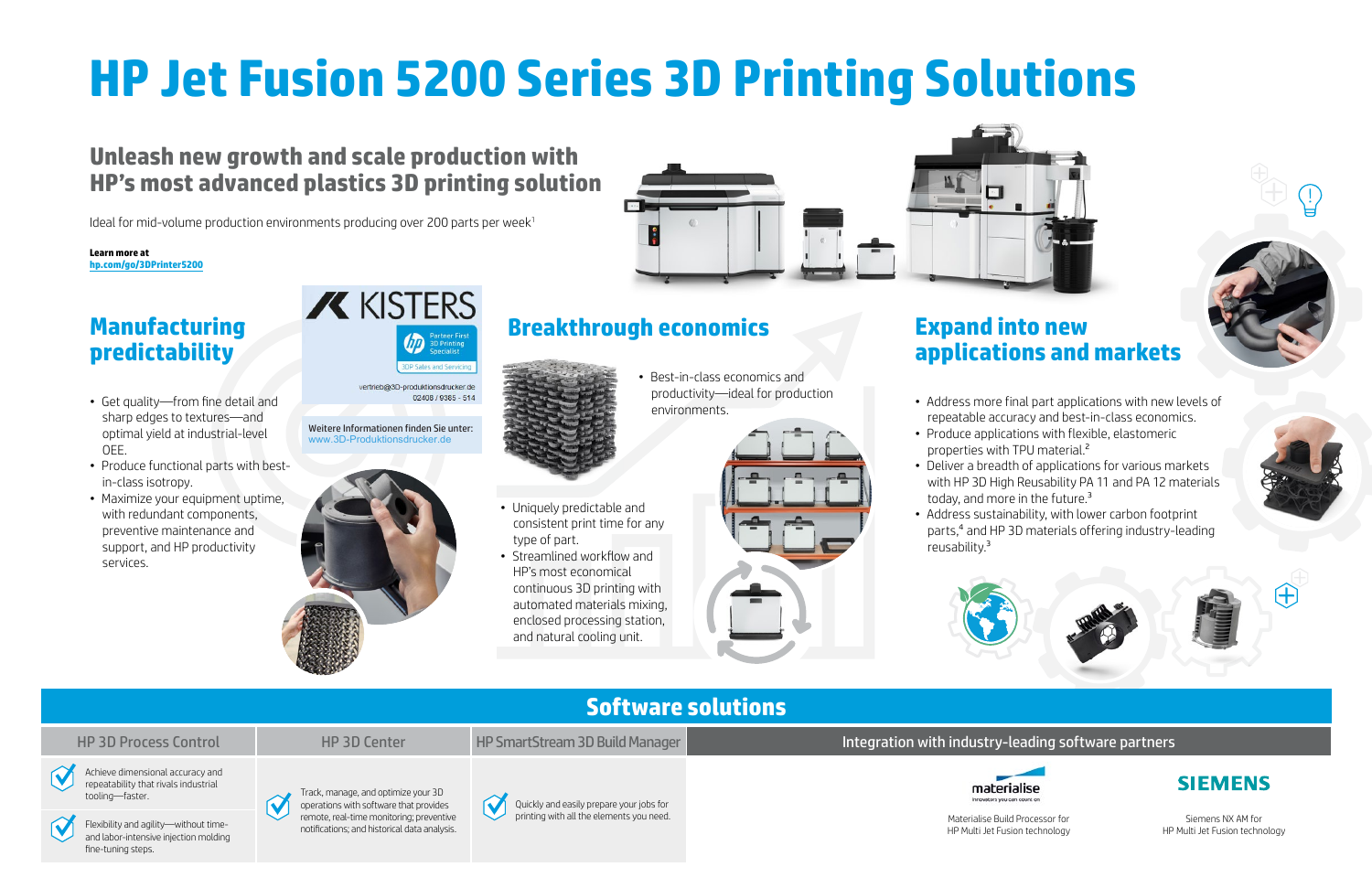## **HP 3D High Reusability PA 11 ductile,5 quality parts**

Produce functional parts with impact resistance and ductility.<sup>5</sup> This thermoplastic material, made from renewable sources, $^{\rm 6}$ provides optimal mechanical properties and consistent performance at industry-leading surplus powder reusability.<sup>3</sup>

**Certifications:** Biocompatability,7 REACH, RoHS (for EU, Bosnia-Herzegovina, China, India, Japan, Jordan, Korea, Serbia, Singapore, Turkey, Ukraine, Vietnam), PAHs, Statement of Composition for Toy Applications





Reduce total cost of ownership<sup>9</sup> and produce strong, functional, detailed complex parts with HP 3D High Reusability PA 12, a robust thermoplastic that enables industry-leading surplus powder reusability.<sup>3</sup>

# **New materials and applications new growth opportunities**

Expand into new applications and markets with a growing portfolio of HP 3D materials that enable you to produce a variety of low-cost, quality parts—and address sustainability objectives with industry-leading reusability.<sup>3</sup>

> **For more information, visit: [coloringsystem.girbau.com](http://www.coloringsystem.girbau.com)**

### **HP 3D High Reusability PA 12 strong, low cost,8 quality parts**

#### **For more information, visit: [hp.com/go/3Dmaterials](http://www.hp.com/go/3Dmaterials)**



**Certifications:** Biocompatability,7 REACH, RoHS (for EU, Bosnia-Herzegovina, China, India, Japan, Jordan, Korea, Serbia, Singapore, Turkey, Ukraine, Vietnam), PAHs, Statement of Composition for Toy Applications, UL 94 and UL 746A Certification

## **BASF Ultrasint™ 3D TPU01 flexible, functional parts**

Produce applications with flexible, elastomeric properties with this multipurpose TPU material\* that achieves part accuracy with a balanced property profile.



| Usage and properties                                                                                       |      |                   | HP 3D HR PA11 | HP 3D HR PA12                |
|------------------------------------------------------------------------------------------------------------|------|-------------------|---------------|------------------------------|
| Visual aids & presentation models                                                                          |      |                   |               |                              |
| <b>Functional prototyping</b>                                                                              |      |                   |               |                              |
| End-use parts                                                                                              |      |                   |               |                              |
| Dimensional stability                                                                                      |      |                   |               |                              |
| Functional rigid part (higher stiffness)                                                                   |      |                   |               |                              |
| Ductile part (higher elongation at break)                                                                  |      |                   |               |                              |
| Impact                                                                                                     |      |                   |               |                              |
| HDT (heat deflection temperature)                                                                          |      |                   |               |                              |
| Medical biocompatibility <sup>7</sup> (USP Class I-VI and US FDA guidance for Intact Skin Surface Devices) |      |                   |               |                              |
| Look and feel                                                                                              |      |                   |               |                              |
| Powder reusability ratio for stable performance/total cost of ownership (TCO)                              |      |                   |               |                              |
| Excellent                                                                                                  | Good | $\bullet$<br>Fair |               | For more information, visit: |



02408 / 9385 - 514

### **HP 3D Printing materials portfolio selection guide**

Weitere Informationen finden Sie unter: www.3D-Produktionsdrucker.de